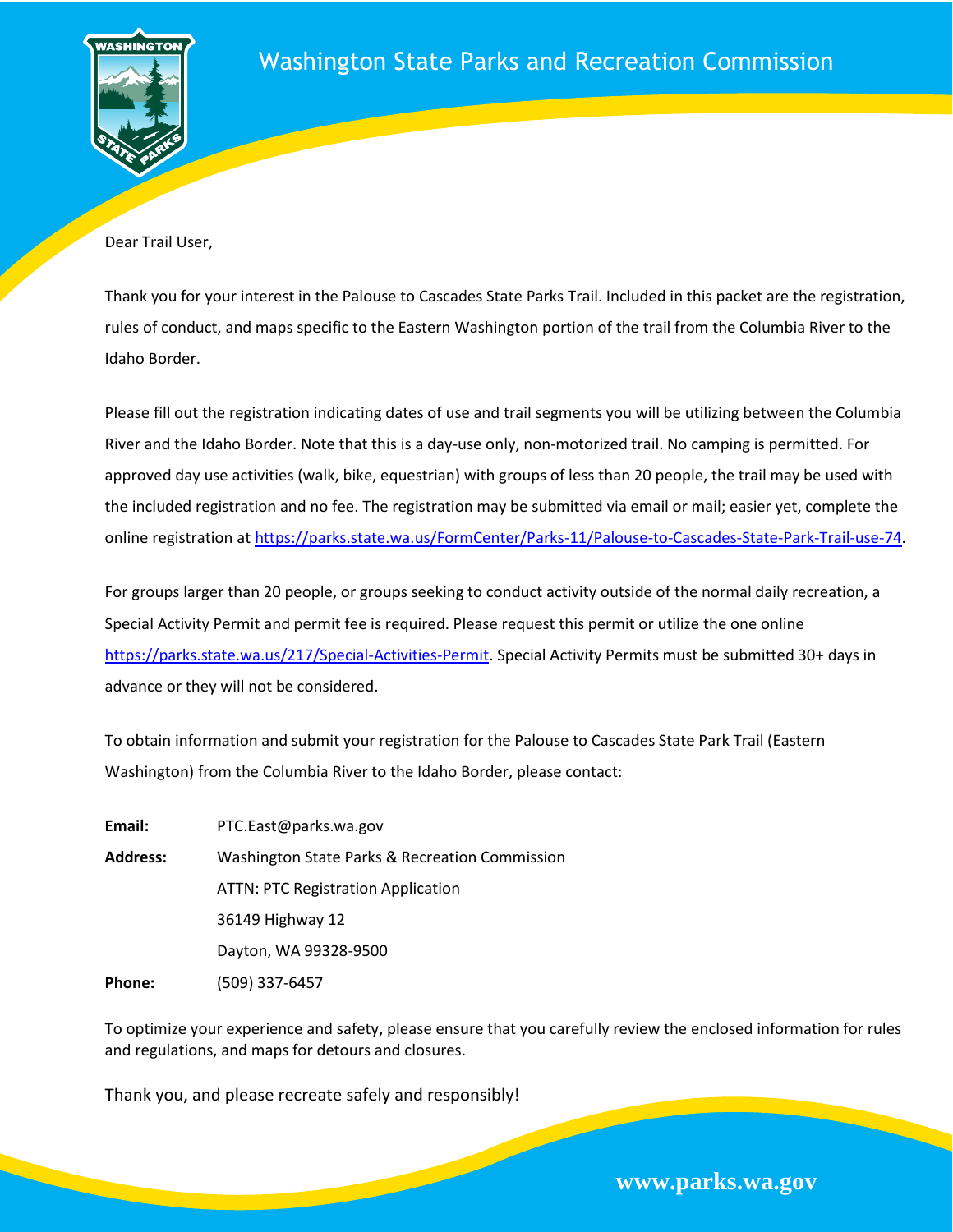## **Palouse to Cascades State Park Trail (East) Distances**

| MarengoBenge-Ritzville Rd Xing 5 miles                                                                                                                                                                                                                                       |
|------------------------------------------------------------------------------------------------------------------------------------------------------------------------------------------------------------------------------------------------------------------------------|
|                                                                                                                                                                                                                                                                              |
|                                                                                                                                                                                                                                                                              |
|                                                                                                                                                                                                                                                                              |
| The Rock Lake area has both East and West side in-and-out experiences. Heading West to East, you<br>can proceed 3 miles in before encountering an impassable trestle. Heading East to West, you can<br>safely proceed 2.25 miles in before encountering a restricted tunnel. |
|                                                                                                                                                                                                                                                                              |
|                                                                                                                                                                                                                                                                              |
|                                                                                                                                                                                                                                                                              |
|                                                                                                                                                                                                                                                                              |
|                                                                                                                                                                                                                                                                              |

Maintenance projects affecting trail users or causing closures of sections of the trail will be posted on the website <https://parks.state.wa.us/521/Palouse-to-Cascades>